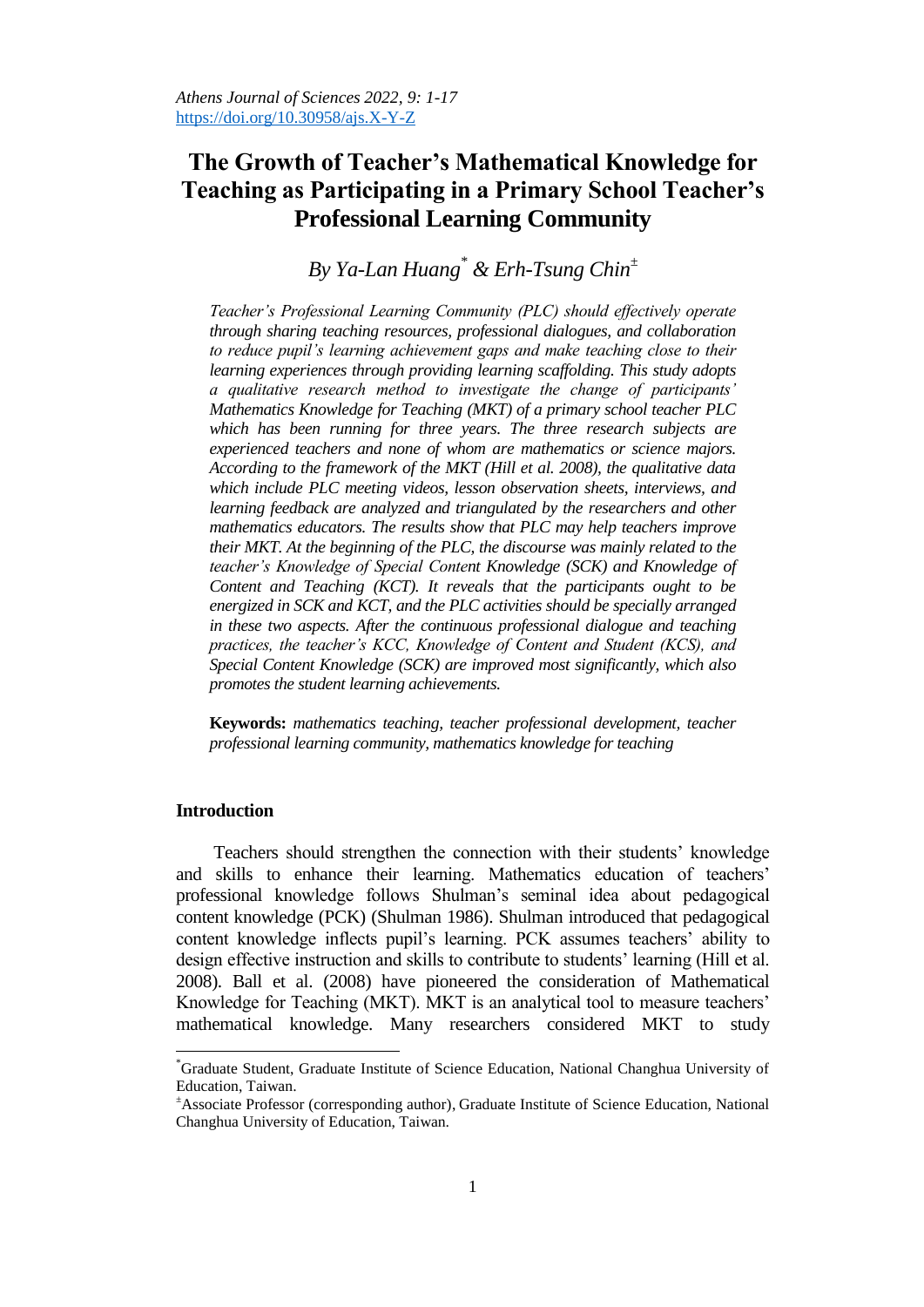mathematics teachers' knowledge in order to improve their teaching and promote students' effectiveness. Most of the primary teachers in Taiwan do not major in mathematics or science, but they all have to teach mathematics, even the teachers who possess weak abilities in mathematics teaching. Thus, they have to make plans to improve their own teaching of mathematics. A teacher professional learning community (PLC) should effectively operate through sharing teaching resources, professional dialogues, and collaboration to reduce pupils' learning achievement gaps and make teaching close to their learning experiences through providing suitable learning scaffolding. A powerful experience has happened in the classes that are utilizing and sharing teaching reflection which can help teachers to improve their teaching (Putnam and Borko 2000). Many Taiwan teachers lack sound mathematical understanding and skills. They need to have more support and resources for improving their teaching.

Recently, PLC has emerged as a support community to help teachers grow in their teaching practice. The partners have the same demands in PLC. When teachers have identified with PLC, they need to improve their curriculum, teaching and students' learning which is the correct teaching development (Stigler and Hiebert 1997). Teachers need to know how to promote their students to achieve, and identify what conditions are most likely to facilitate their mathematical learning. A teacher in PLC should effectively operate through sharing teaching resources to assess their teaching for understanding their students' ability for learning. According to the framework of the MKT (Hill et al. 2008), they would lead to a greater understanding of the constructs of mathematical knowledge for teaching. The study discussed teachers' knowledge using the MKT framework in the PLC. In the PLC, teachers prepare to preserve programs and share their teaching and resources to develop teachers' professional ability for achievement. In past studies, most of the qualitative data collection includes PLC meeting videos, lesson observation sheets, interviews, and learning feedback, which are analyzed and triangulated by the researchers and other mathematics educators. The research question is as follows: What kind of teachers' change in MKT do the members of a primary school teacher PLC have? We hope to get some suggestions for teachers regarding how to facilitate their teaching effectively in the PLC.

## **Literature Review**

## *Mathematical Knowledge for Teaching*

Shulman (1986, 1987) defines PCK within seven domains including: content knowledge; knowledge of subject matter; knowledge of educational aims; goals and purposes; knowledge of other content; general pedagogical knowledge; knowledge of learners; and curriculum knowledge. PCK was explained in two dimensions. First, it characterizes teacher knowledge containing teachers' representation of ideas and the ability to help students connect mathematics ideas (e.g., Ball 1988, Stein et al. 1990). Second, PCK discusses a teacher's understanding to know students' common preconceptions and misconceptions in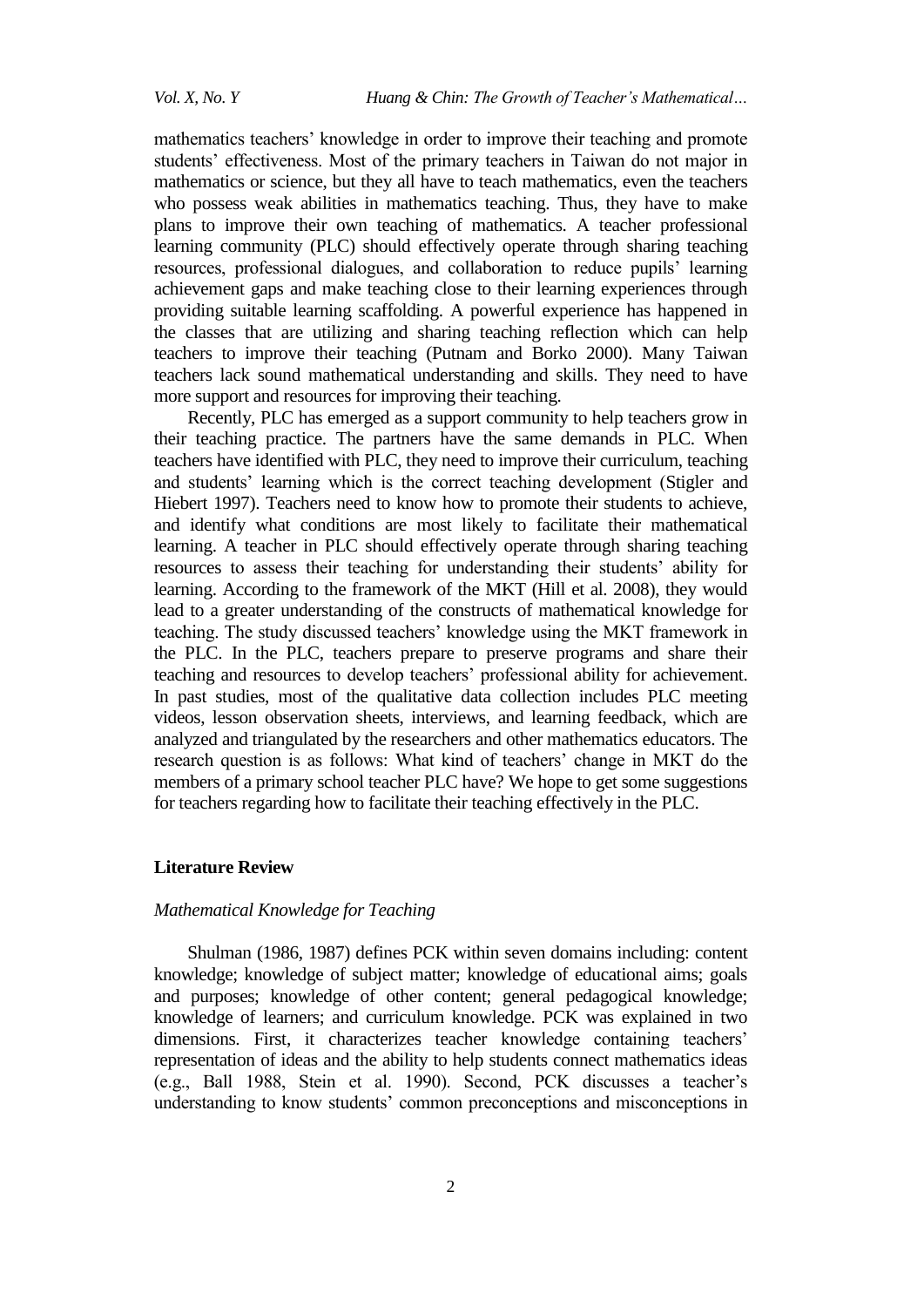different ages and backgrounds. PCK is canonical in developing a deeper understanding of the teacher's content knowledge and pedagogical knowledge.

Ball et al. (2008, p. 399) define MKT as a theory that encapsulates mathematical knowledge needed to perform the recurring tasks of teaching mathematics, noting that they have adopted a flexible conception of "needs" that allows for the perspective, habits of mind, and sensibilities that matter for the effective teaching of the content.

MKT assesses the knowledge by teachers in their teaching process, which includes pedagogical content knowledge and subject matter knowledge in the construct of mathematical knowledge for teaching (Hill et al. 2007) That is, knowledge of how making mathematical understanding of students and knowledge of students' conception and misconceptions (Shulman 1986). The relationship between pedagogical content knowledge and subject matter knowledge can be seen in Figure 1. The concept of MKT appears by studying records in mathematics teaching, and identifying teachers' mathematical knowledge, reasoning, and insight (Ball and Bass 2003, Hill et al. 2005).



**Figure 1.** *Domain Map for Mathematical Knowledge for Teaching*

Loughran et al. (2012) explain that PCK builds on teachers' personal experiences and own conceptions—particularly their expertise with individual idiosyncrasies and important differences that are influenced by the teaching experience, content, and context. Ball et al. (2008) defined MKT as a practicebased theory that encapsulates the mathematical knowledge needed to perform the recurrent tasks of teaching mathematics. There are six portions of the oval that are a proposed standard of MKT. The right side associates with Shulman's (1986) proposed PCK that contains KCS, KCT and KCC. KCS is content knowledge intertwined with knowledge of how students think about, know and learn mathematical knowledge content. The teachers can be diagnosed with students' errors as a partial or a complete explanation for selecting their answer for mathematical reasoning (Hill et al. 2008). KCS is the teacher's ability to know how making lessons better designed and foresee possible alternative conceptions

*Source:* Ball et al. 2008.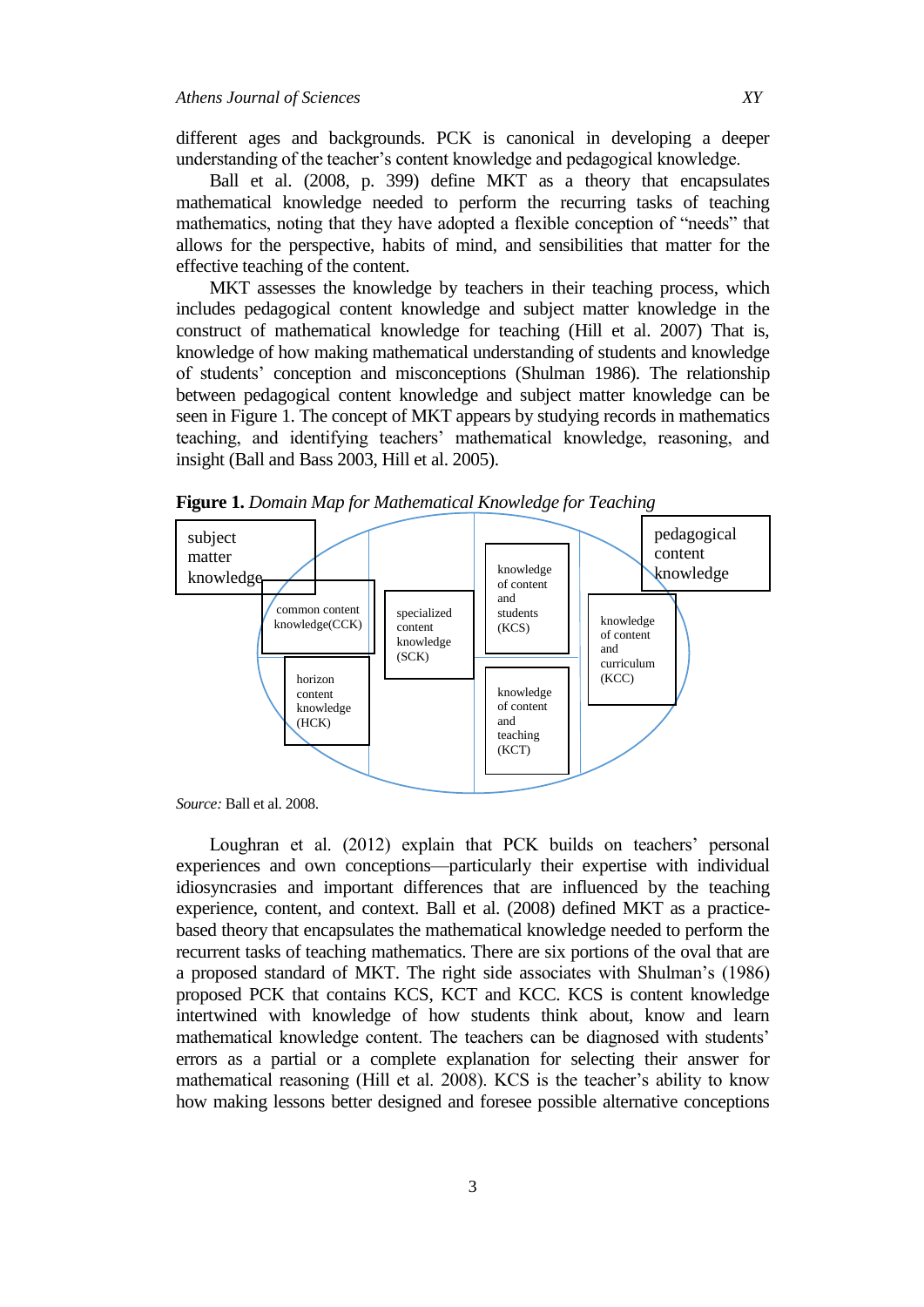of students and plan how to help them go past those conceptions which requires substantial knowledge of the students. Teachers know what works for students and support the development of their understanding (Chua, 2018). KCT is the knowledge of content and teaching that is teaching design in practices and combines knowing about students and mathematics. KCT is proof that includes strategies of representing, explaining, or connecting proof ideas and responding to students' contributions (Lesseig, 2016). KCC is the knowledge of content and curriculum that describes somewhat Shulman's conception of curriculum knowledge. The left side is the subject matter knowledge that is divided into common content knowledge (CCK), specialized content knowledge (SCK), and horizon content knowledge (HCK). CCK is intrinsically defined as the mathematical knowledge and skill that is used in many other professions or occupations for mathematics. CCK means pure mathematical knowledge (Carrillo et al., 2011). CCK includes recognizing proof through which mathematical knowledge is verified, established and communicated (Lesseig 2016). SCK allows teachers to work in particular teaching tasks, including how to accurately represent mathematical ideas, provide mathematical explanations for common rules, procedures, examinations and understanding unusual solution methods to solve problems (Hill et al. 2005). HCK means an awareness of the relationship between mathematics topics and the curriculum. The MKT measures teachers' abilities to use mathematical knowledge in practice in the teaching processes. The six domains of the MKT are important tools that allow scholars to study factors of how various professional development activities can help develop it. The research on MKT is used to provide a powerful tool for evaluating knowledge used by mathematics teachers in their practice (Nettles et al. 2011).

## *Professional Learning Community*

The PLC means the core task of formal education that is deep learning, not teaching (DuFour 2004, Hargreaves 2007). Stoll et al. (2006, p. 5) defines the PLC as, "an inclusive group of people, motivated by a shared learning vision, supporting and working with each other, finding ways, inside and outside their direct community, examining on their practice and together learning new and better approaches that will enhance all pupils' learning." Kruse et al. (1995) consider characters of the PLC that include: (1) reflective dialogue that helps teachers improve and promote teaching discussion; (2) focus on student learning that is a goal of PLC's activities to improve students' learning; (3) interaction among teachers or deprivation of practice that can engage teachers in sharing ideas, learning and helping; (4) collaboration that is happening when teachers share their teaching strategies, skills and growth; and (5) shared values and norms: partners reach a consensus for mission, value and specifications to build their professional behavior.

There are seven components of effective learning involved in CTL: constructivism, questioning, inquiry, learning community, modeling, reflection and authentic assessment (Yerizon and Putra 2021). Teachers need appropriate environments for their professional growth that can be used effectively to improve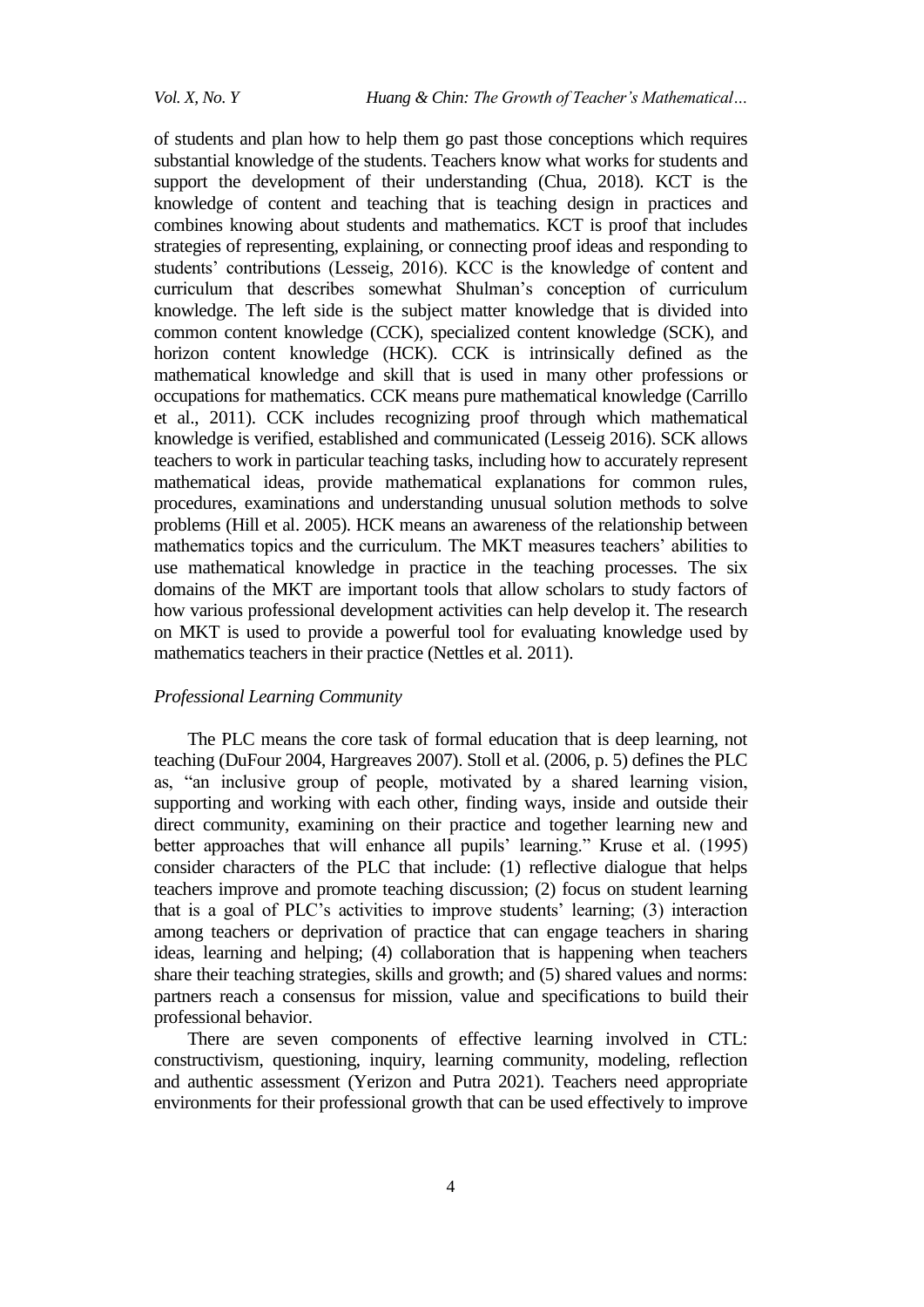creative thinking, critical thinking and teaching skills (Hord 1997, 2004). PLCs should be a place where the principal and teachers are all learners and distributed leadership positively (Hargreaves and Fink 2006). Teachers have the responsibility to promote their teaching skills and students' achievement. The shared personal practice contributes to the development of teachers' professional learning and supports a professional learning community (Hord 1997, Pickering and Garrod 2007). Darling-Hammond et al. (2017) identify seven characteristics of effective PD: (1) is content focused; (2) incorporates active learning utilizing adult learning theory; (3) supports collaboration, typically in job-embedded contexts; (4) uses models and modeling of effective practice; (5) provides coaching and expert support; (6) offers opportunities for feedback and reflection; (7) is of sustained duration. To achieve this shared purpose, participants are encouraged to be involved in the process of developing a clear vision how their collaboration must contribute to their students' learning and effective teaching. They build collective leadership and commitments that clarify the responsibility of teachers' contributions to their teaching and students' learning. Stylianides (2007) suggests that teachers' strong mathematical knowledge for teaching proves their ability to structure opportunities through arguments for their students, which helps teachers improve their weak teaching skills and mathematical knowledge understanding. As through the PLC's operation, teachers need to construct mathematical proofs. The PLC is an entire professional continuum system that supports and links to teachers' experiences in preparation and induction, as well as to teaching standards and evaluation (Darling-Hammond et al. 2017). The PLC is a continuous improvement process and helps teachers to continue their growth in teaching. Teachers are not completely alone on this because partners will help each other and solve teaching problems in the classroom.

The broadening research on PLC is used to provide more information about making MKT a powerful tool for evaluating teachers' mathematical knowledge. The element of MKT framework specializes in the work of teaching practices. The MKT measure that represents classroom, school process and teachers' ability to use mathematical knowledge in the classroom practice (Charalambous 2008). The MKT framework may be described in three ways: (1) as open-ended discussion which allow for the exploration of teachers' reasoning about mathematics and students' thinking; (2) as materials that are used to inform teachers' professional development; (3) as examples of what the mathematical knowledge teacher have to use in teaching (Fauskanger et al. 2012). However, there has been little research focused on examining how teachers' MKT is operationalized in the PLC.

#### **Methodology**

The study utilized a qualitative study design that described three teachers' knowledge of MKT in the PLC over the last three years. The research subjects were three primary school teachers in Taiwan. Table 1 presents their background information and pseudonyms. All subject teachers earned master's degrees, but no one majored in mathematics or science. Their teaching experiences are ranged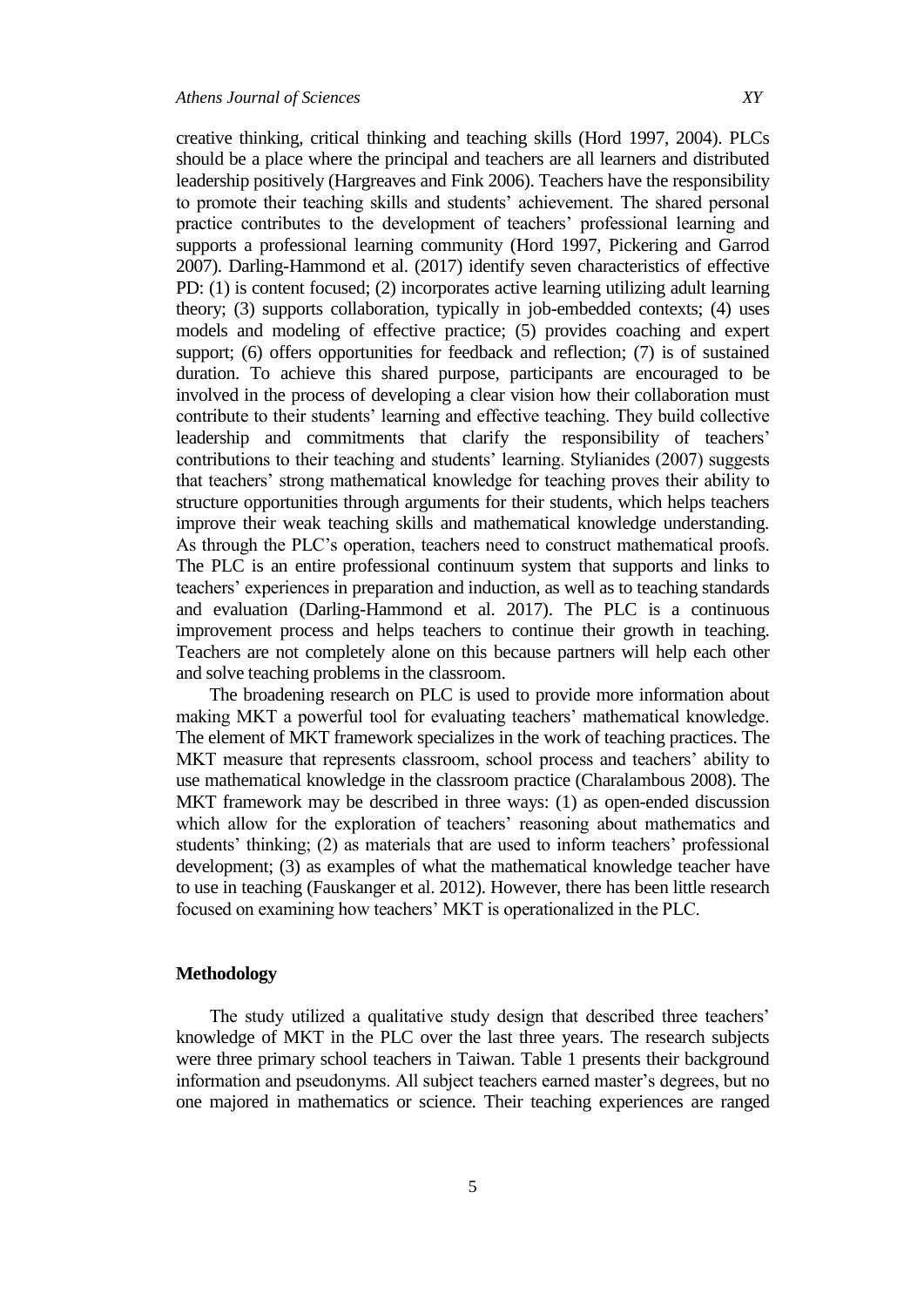from 15 to 18 years. The teacher PLC had operated for three years while a professor was invited to guide partners to improve their teaching. The purpose of this study discussed participants in the PLC and what teachers' knowledge of MKT over the last 3 years. Subject teachers had dialogue and discussion for teaching 6~8 times and choose to teach a lesson every semester. The study was designed to capture a set of qualitative data of teachers' mathematics knowledge for interviews, lesson observation sheets, reflection and teaching feedbacks.

| <b>Pseudonyms</b> | <b>Gender</b> | <b>Education</b> | <b>Background</b> | <b>Teaching Subject</b>        | <b>Teaching</b><br><b>Years</b> |
|-------------------|---------------|------------------|-------------------|--------------------------------|---------------------------------|
| AT                | Female        | M.Ed.            | D.P.E             | Chinese,<br><b>Mathematics</b> | 18                              |
| <b>BT</b>         | Female        | M.Ed.            | Teacher class     | Chinese,<br><b>Mathematics</b> | 17                              |
| CT                | Female        | C.A.C.S.         | Finance           | Chinese,<br><b>Mathematics</b> | 15                              |

**Table 1.** *Background Information of Participants*

#### *Data Collection*

Shulman (1986) proposes that teaching requires unique subject-matter-related knowledge, classroom observation became a primary method used to explore this idea. For this reason, the study discussed the participants' professional development for the last three years. The data sources included PLC meeting videos, lesson observation sheets, interviews, and teaching feedback which were analyzed and triangulated by the researchers and other mathematics educators. Before teaching, each teacher in the PLC needed to review lesson design ideas and how to teach and assess students' learning. Other teachers shared their teaching, skills and resources, and advised the teachers with more ideas on how to teach. PLC meeting and classroom observation were video recorded and transcribed verbatim. Semi-structured interviews are widely used in qualitative research. All data can provide limited insight into teachers' MKT, four different types of semistructured interviews were executed to understand what teachers know and reasons for their teaching actions: (1) background interview- participants ask questions related to their teaching backgrounds, teaching design and mathematical knowledge; (2) pre-observation interview-focus on teachers' planning of the lesson to be observed; (3) post- observation interview-understand each teacher's reflection on the lesson; (4) teaching feedbacks-the participants revisit the lesson and issue the reasons for their teaching decisions and process. The pre-observation and post- observation interviews are carried out in combination with each observation.

#### *Data Analysis*

In order to capture the nature and dynamic process of the MKT components in the PLC for the last three years, data were analyzed through two approaches: (1) in-depth analysis of the explicit MKT (Ball et al. 2008); (2) analysis of the MKT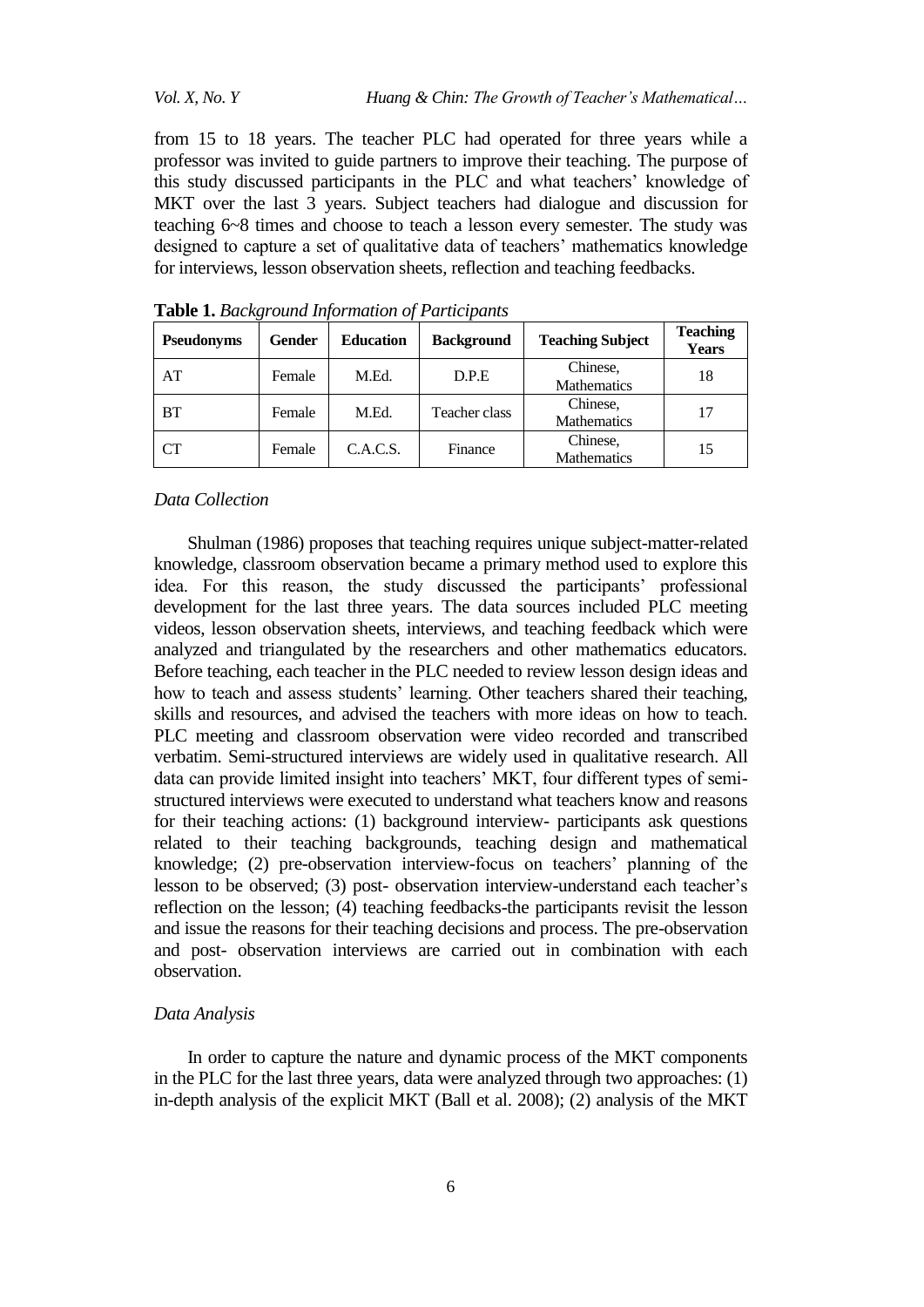elements of teachers' change process. Gencturk (2012) indicates the teachers' MKT improved and increased efficiently change in the quality of their interview, lesson design, mathematical agenda, task choices, and classroom situation. According to the analysis of interview, observation and PLC meeting data that reveal teachers' beliefs, mathematical knowledge, teaching skills, and instructional practices. In-depth analysis of explicit MKT, was first identified within the documents from the video recordings and interviews, which gave a detailed description of MKT and what the teacher did and how many times the MKT components appeared. The data were used to answer the first research question. Then we analyzed the MKT elements of teachers' change process in the PLC for the last three years. This method assesses the relative extent to which teachers talk about different aspects of the MKT framework within each teacher's data set. In order to integrate the process of the MKT components in a clear way, we adopt an enumerative approach through the in-depth analysis of the explicit MKT (LeCompte and Preissle 1993). Every MKT component was identified in all of the six portions that the mathematical knowledge needed to perform the recurrent tasks of teaching mathematics. The data were coded by two authors to establish the reliability of parsing MKT coding. Inter-reliability was achieved that all agreements were resolved through discussion. This analysis provided direction for further qualitative analysis and supported the identification of the topic through the PLC activities.

## **Results**

## *Identification of the MKT Domain Classification*

Having profiled the theoretical and empirical basis for MKT, we developed the notion further for the proposed measurement. Table 2 shows one to three items from the MKT's six domains that each item was defined (Hill et al. 2008, Ball et al. 2008). Throughout the early conceptualization of these items we discussed how to classify the MKT items. We adopted the classification to measure a teacher's development work and a basis for future discussions about the nature of the teacher's knowledge (Hill et al. 2008). Knowledge of content and students (KCS) combines prior knowledge about students and mathematics. When the teacher chooses the examples, he needs to predict students' ability and assign the task, whether they will find it easy or hard. In order to analyze the teachers' KCS, we define that teachers can intertwine knowledge of how students think about, know, learn mathematical knowledge content (KCS-1), and foresee possible alternative conceptions of students (KCS-2). Knowledge of content and teaching (KCT) combines teaching and mathematics. Teachers design the mathematical task that requires mathematical knowledge for a particular sequence of content for instruction and evaluates the representation used to teach a specific idea and identify different methods and procedures. KCT separate the third components: KCT-1 means the teacher decides to begin the teaching and learning sequence, KCT-2 evaluates the quality of the mathematical presentation, and KCT-3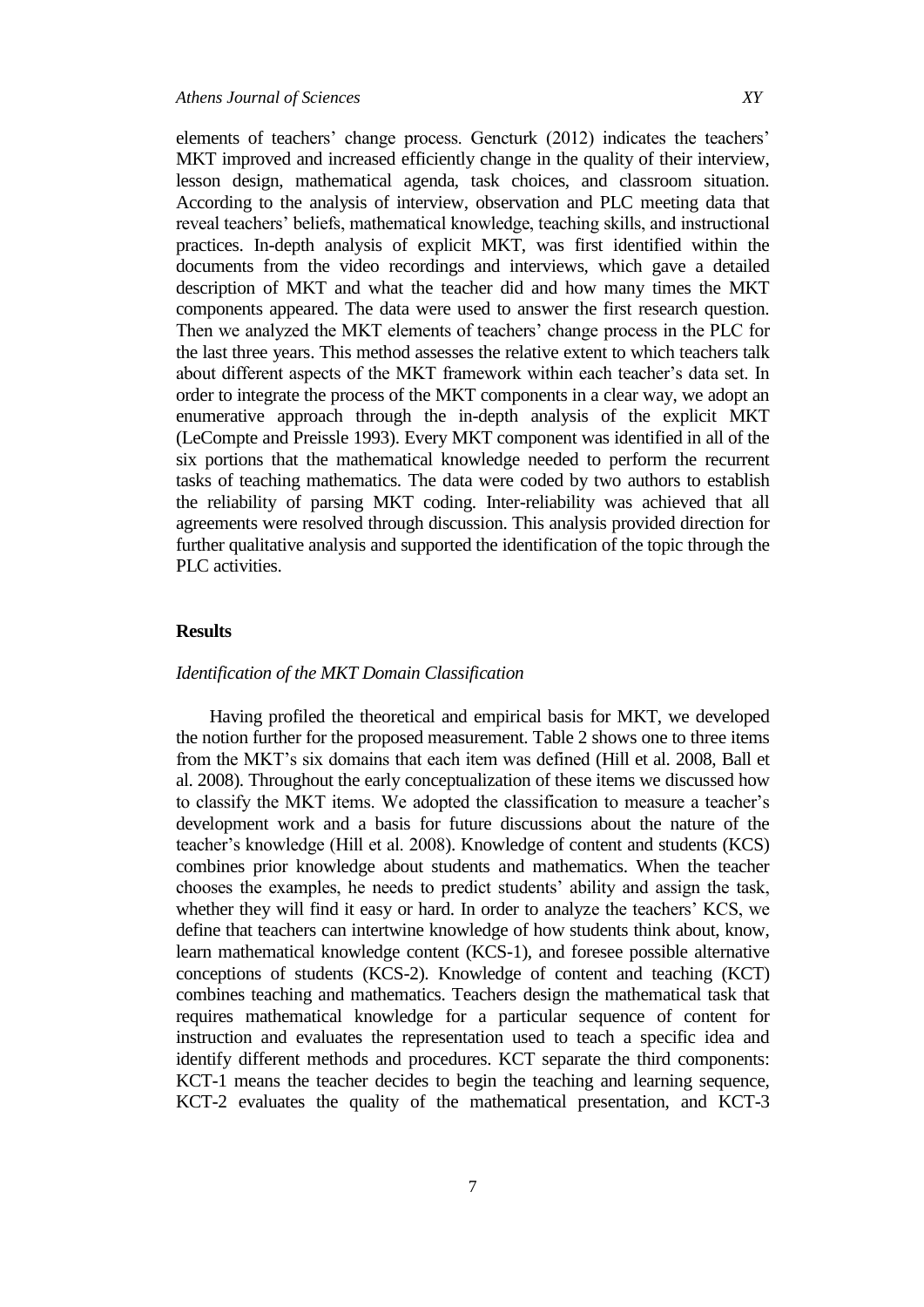identifies different mathematical solution. KCC-1 means that a teacher connects the knowledge of content and curriculum. The common content knowledge (CCK) define it as the mathematical knowledge and skills when the teacher writes on the board that he need to use correctly terms and notations. From our data as shown in Table 2, we indicate that CCK-1 means pure mathematical knowledge and CCK-2 diagnose students' wrong answer. SCK is the mathematical knowledge and skills unique to teach. The teacher looks for the students' error pattern and misconceptions. So SCK-1 is used to analyze students' misconceptions and SCK-2 accurately represents mathematical ideas and provides mathematical explanations for common rules. HCK means an awareness of the relationship in mathematics topics and curriculum.

| <b>Mkt</b> | <b>Domain</b> | <b>Items</b> | <b>Content</b>                              |  |
|------------|---------------|--------------|---------------------------------------------|--|
| <b>PCK</b> | <b>KCS</b>    | $KCS-1$      | Intertwine with knowledge of how students   |  |
|            |               |              | think about, know, learn mathematical       |  |
|            |               |              | knowledge content                           |  |
|            |               | $KCS-2$      | Foresee possible alternative conceptions of |  |
|            |               |              | students                                    |  |
|            | <b>KCT</b>    | $KCT-1$      | Decide begin of teaching and learning       |  |
|            |               |              | sequence                                    |  |
|            |               | $KCT-2$      | Evaluate the quality of the mathematical    |  |
|            |               |              | presentation                                |  |
|            |               | KCT-3        | Identify different mathematical solution    |  |
|            | <b>KCC</b>    | $KCC-1$      | Connect the knowledge of content and        |  |
|            |               |              | curriculum                                  |  |
| <b>SMK</b> | <b>CCK</b>    | CCK-1        | Pure mathematical knowledge                 |  |
|            |               | $CCK-2$      | Diagnose students' wrong anwser             |  |
|            | <b>SCK</b>    | SCK-1        | Analyze students' misconceptions            |  |
|            |               | $SCK-2$      | Accurately represent mathematical ideas and |  |
|            |               |              | provide mathematical explanations for       |  |
|            |               |              | common rules                                |  |
|            | <b>HCK</b>    | $HCK-1$      | Relationship in mathematics topics and      |  |
|            |               |              | curriculum                                  |  |

**Table 2.** *MKT's Domain Classification*

*Source:* Hill et al. 2008.

Our analysis of the MKT map expressed in the radar chart that revealed the participant's MKT for the last three year and process. The MKT map showed the MKT's domain classification that had a clear vision of the participants. The teachers' MKT map presented their professional development in the PLC that was summarized in Figures 2 to 4. Each teacher's MKT was composed of the frequency for three years. Each item was evident in the subsequent data that we could find out each teacher's teaching change process in the PLC. Each teacher's MKT map differed for their teaching and participation in the PLC. We realized the teachers kept changing through the PLC's sharing and diagnosis of teaching skills and mathematical knowledge to promote the individual teacher's professional development. Besides, we could diagnose the teachers' weak ability and which items could help them to improve their teaching. The analysis was presented to the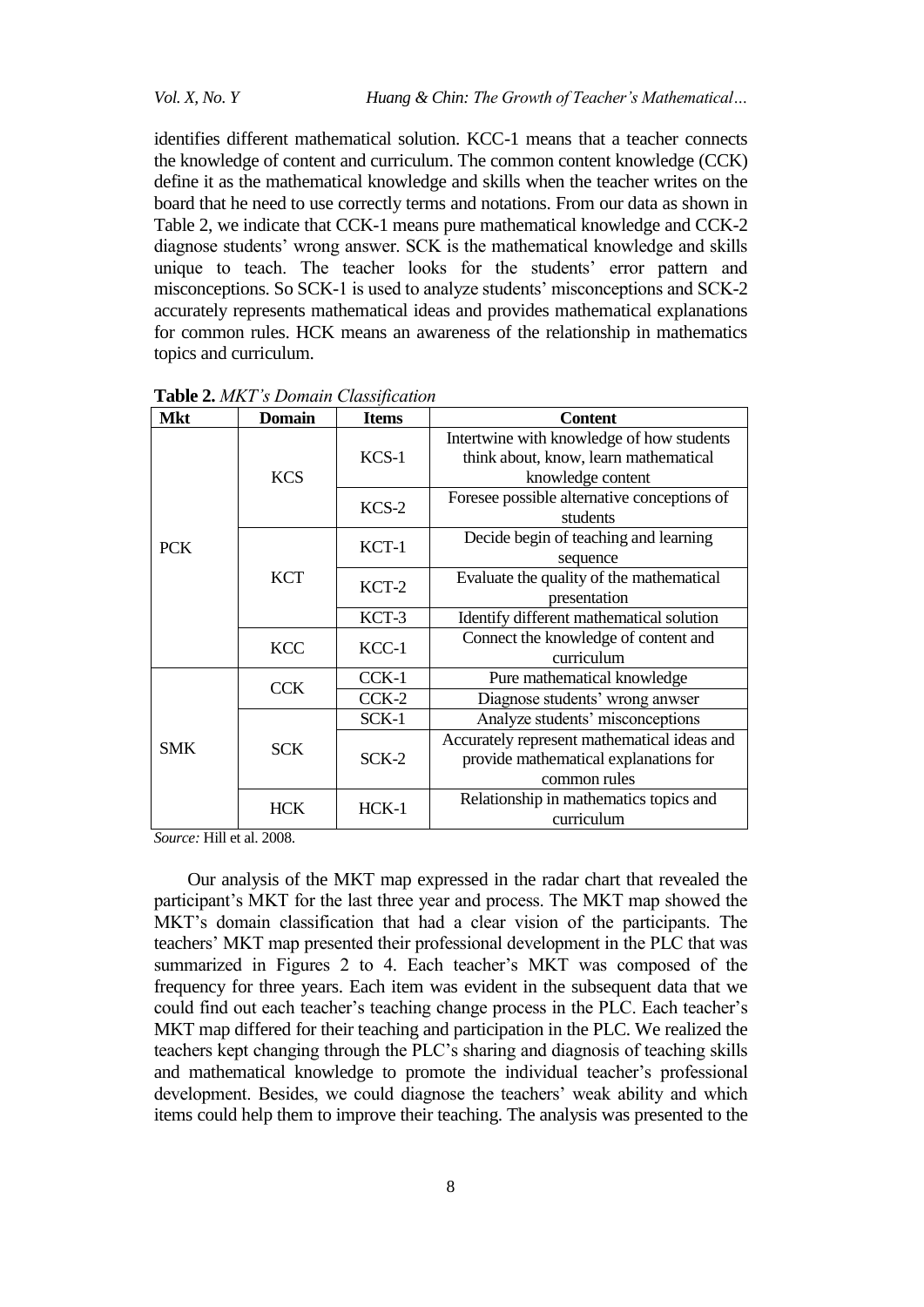participants who could realize how to promote their mathematics teaching and correct mathematical misconceptions.

## *Collecting and Using Data to Prove our Classification*

The study collected three participants in the PLC in order to study teachers' mathematical teaching. We argued the six domains of the MKT that could help us to discuss teachers' mathematical knowledge and teaching skills. All data proved whether teachers' growth in our measure is sensitive to their teaching about how students learn mathematics. In the PLC, teachers examined students' computational work for errors, conceptions, explained those errors, and discussed how they remedy them in teaching. They described which problems students used to solve various types of problems and viewed in students solving problems and examined their work.



**Figure 2**. *AT's MKT Map During the Years 2017-2019*

At is a grades 1-2 teacher. At the beginning of the PLC, AT's data was more focused on KCT-2 and KCT-3. KCT is the knowledge of content and teaching that is teaching design in practices and combines knowing about students and mathematics. In 2018, she was aware that her teaching was insufficient that she evaluated the quality of the mathematical presentation (KCT-2), identified different mathematical solutions (KCT-3), analyzed students' misconceptions (SCK-1), accurately represented mathematical ideas and provided mathematical explanations for common rules (SCK-2) and relationship in mathematics topics and curriculum (HCK). AT has a clear vision of the PLC lens that helped her know how to improve her teaching. In the third year, AT focused on intertwining with knowledge of how students think about, know, learn mathematical knowledge content (KCS-1), foresee possible alternative conceptions of students (KCS-2) and accurately represented mathematical ideas and provide mathematical explanations for common rules.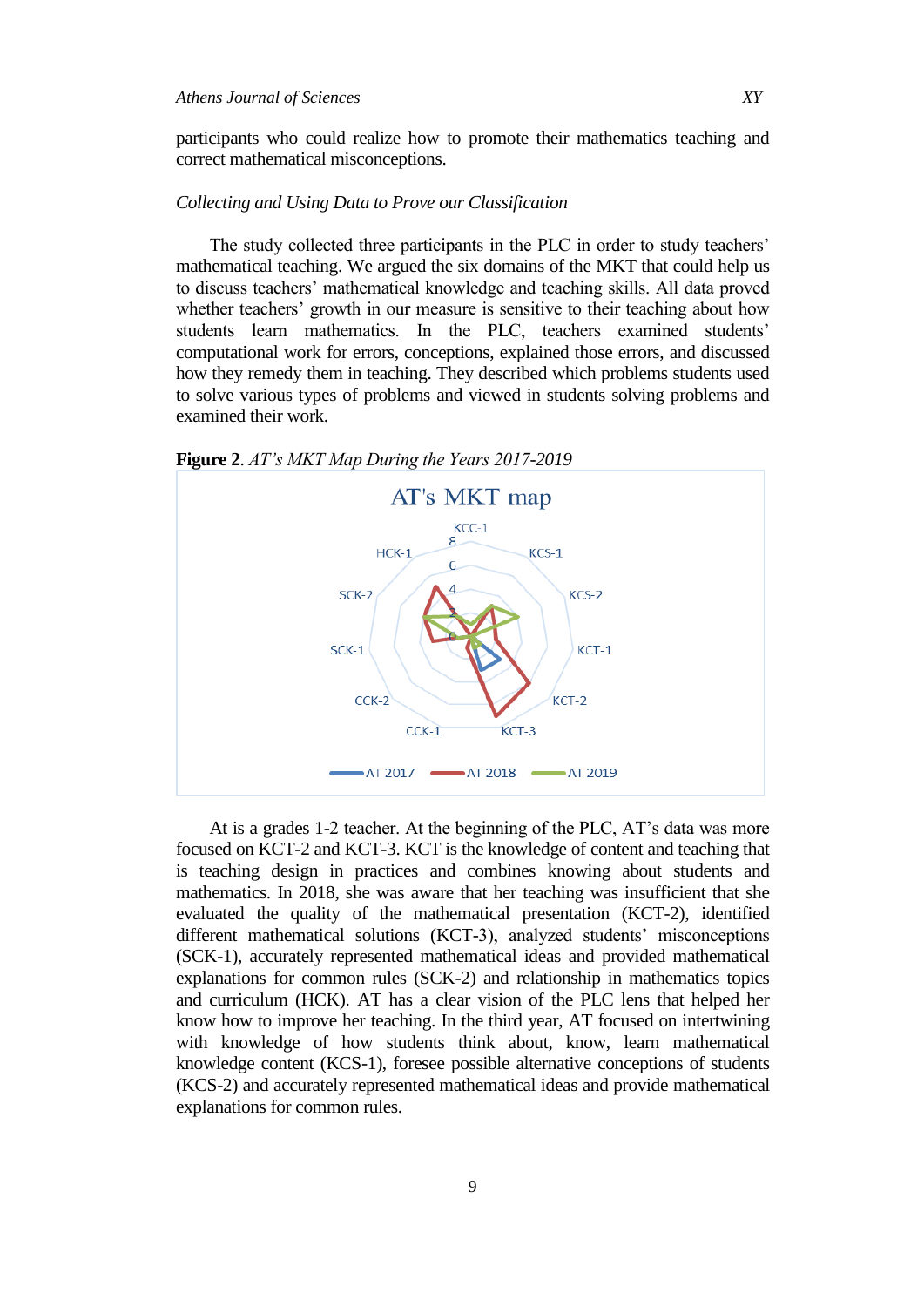In AT's reflection, because she had mathematics problems in practice, she would find out solutions to help students. AT tried to use more mathematical presentations in practice and students were engaged in activities in which they made the observation, counting activity, problem posing and compared those results with mathematical conceptions. For example, AT taught the topic of "time" using the real clock and calendar that helped the students to realize the concept of "time". In order to help the students to understand the mathematics of geometry, AT designed to understand the meaning of operations that illustrated in a threelayer box through stacking blocks, stratification and drawing out the picture in their vision. We discussed her teaching progress and students' performance that the result was shown. Most students could draw each layer box and counted the total box that could help the students understand which part of the layer box was not seen. Some students cut different directions in longitudinal sections or crosssections, but they could find out the same results. The results showed the proofs for KCT-2, KCT-3. Evidence of KCT often took the form of teachers describing specific teaching strategies. AT shared her teaching idea that could make students understanding how to find out the invisible box and try to count every box in the second graders. Those proofs of KCS were shown. AT would like to challenge when she had a difficult task. For example, she shared her ideas in which they measured the classroom's window length in the first grade, explanation by students what they thought and measurement methods. Evidence of AT focused on intertwining the knowledge of how students think about, know, learn mathematical knowledge content (KCS-1), with foreseeable possible alternative conceptions of students (KCS-2) that accurately represent mathematical ideas and provide mathematical explanations for common rules. One student could not find the invisible box that AT used in the stacking blocks example to help her to see and understand how many boxes were in the figure. These discussions elicited both CCK-2 and SCK-1. In the PLC, she discussed the elements of mathematical teaching ideas, skills and students' representation made visible.



**Figure 3.** *BT's MKT Map During the Years 2017-2019*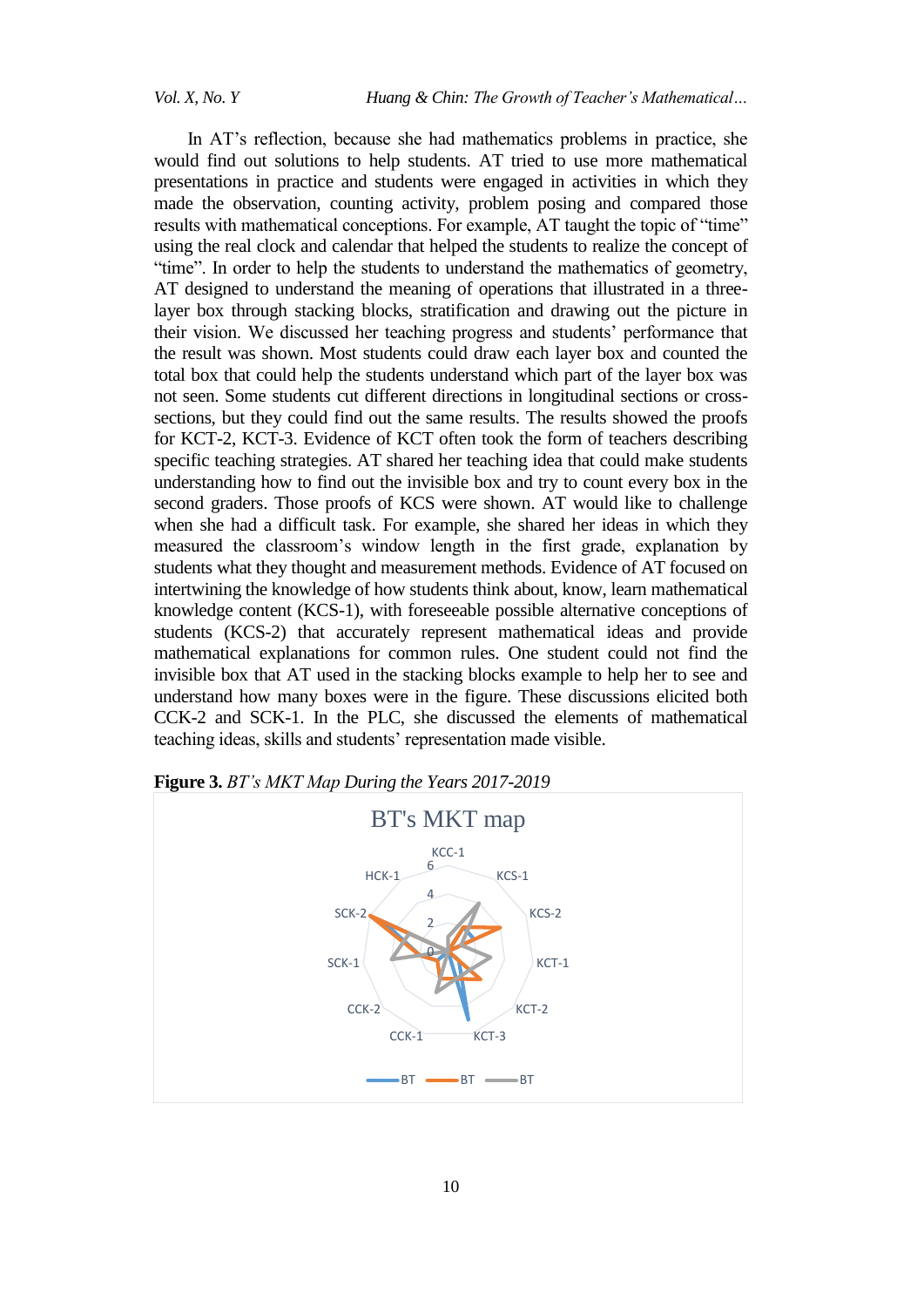BT was a grades 4~6 teacher. She had positive attitude toward participating in the PLC. She would like to share her mathematical teaching idea and students' misconceptions to help her solve mathematical teaching problems. BT used more representations in mathematical teaching.

In 2017, BT showed SCK-2, KCT-3, KCS-1 and KCS-2. Before teaching, BT used to consider her students' mathematical conceptions to design curriculum and teaching materials. That matches SCK-2. In the second year, BT invested continuously in foreseeing possible alternative conceptions of students (KCS-2), accurately represent mathematical ideas and provided mathematical explanations for common rules (SCK-2) and evaluated the quality of the mathematical presentation (KCT-2). BT improved her quality of teaching and her students noticed. The students reflected BT's improvement of teaching skills and understood the students' misconceptions and preconceptions. BT's teaching made the students enjoy mathematical learning and promoted their achievement for three years. This conclusion encouraged participants invest in the PLC's activities on their initiative. They realized that teachers must be to understand the problems in students' learning to improve teaching.



**Figure 4.** *CT's MKT Map During the Years 2017-2019*

CT was mobilized to this school in 2018, hence she just had two years in the PLC. CT effectively has invested in sharing her teaching, correcting mathematics errors and developing richness of teaching mathematics. CT's map (Figure 4) revealed that CT paid attention to accurately represented mathematical ideas and provided mathematical explanations with common rules (SCK-2), analyzed students' misconceptions (SCK-1), decided to begin teaching and learning sequence (KCT-1), evaluated the quality of the mathematical presentation (KCT-2) and relationship in mathematics topics and curriculum (HCK) in 2018. CT showed more presentations of SCK-1, KCS-1, KCS-2, KCT-3 that revealed CT's understanding of mathematics teaching and willingness to change her teaching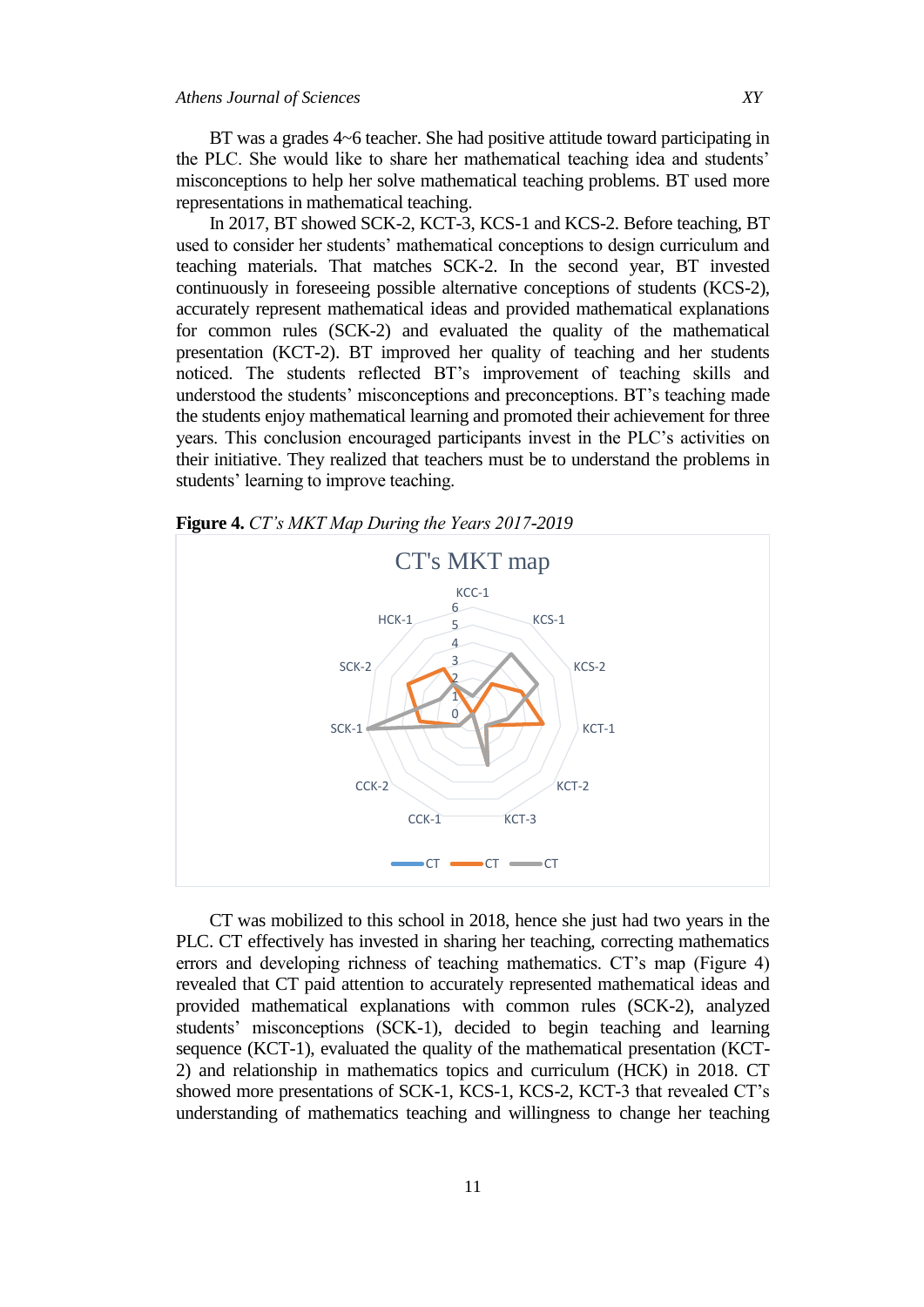mind to prove the teaching practices. SCK-1 had the most amount of the MKT elements. For example, CT analyzed students' misconceptions in counting as shown below: students counted three numbers forward and backward:  $20$ ,  $\Box$ ,  $22$ . Someone could not find out  $\Box$  what the number is. CT used number cards to help the first graders understand counting number forward and backward. The proof showed her KCT-1. CT tried to analyze students' misconceptions (SCK-1) and use different mathematical solutions (KCT-3) to clear students' misconceptions. Those helped her identify correct mathematical knowledge. Before teaching, CT would intertwine with knowledge of how students think about, know, learn mathematical knowledge content (KCS-1) and foresee possible alternative conceptions of students (KCS-2). She prepared to understand students' mathematical knowledge background to choose her teaching style and curriculum. Even though CT had only participated in the PLC for two years, she kept moving on developing her teacher professional growth and changed her mind to improve mathematical teaching.

In teaching progress, we found that teacher's MKT was determined by their mathematical knowledge and students' learning. This present study also empirically supported the assertions by showing those three teachers. As shown in Figures 2 to 4, AT, BT, CT demonstrated a more coherently structured MKT map for three years. According to Figure 5, all of the items of participants' MKT development were increased. Evidenced in codes for PLC meetings, classroom teaching and learning, occurred in HCK-1, SCK-1-2, KCT-1-3, and KCS-1-2.



**Figure 5.** *Participants' MKT Development*

The reason the teachers shared their mathematical problems in the PLC, the expert teacher and professor had advises and resources to help them, they accepted their suggestions then tried those strategies in teaching later. After they tried and tested, the suggestions were proved to be effective. The teachers showed their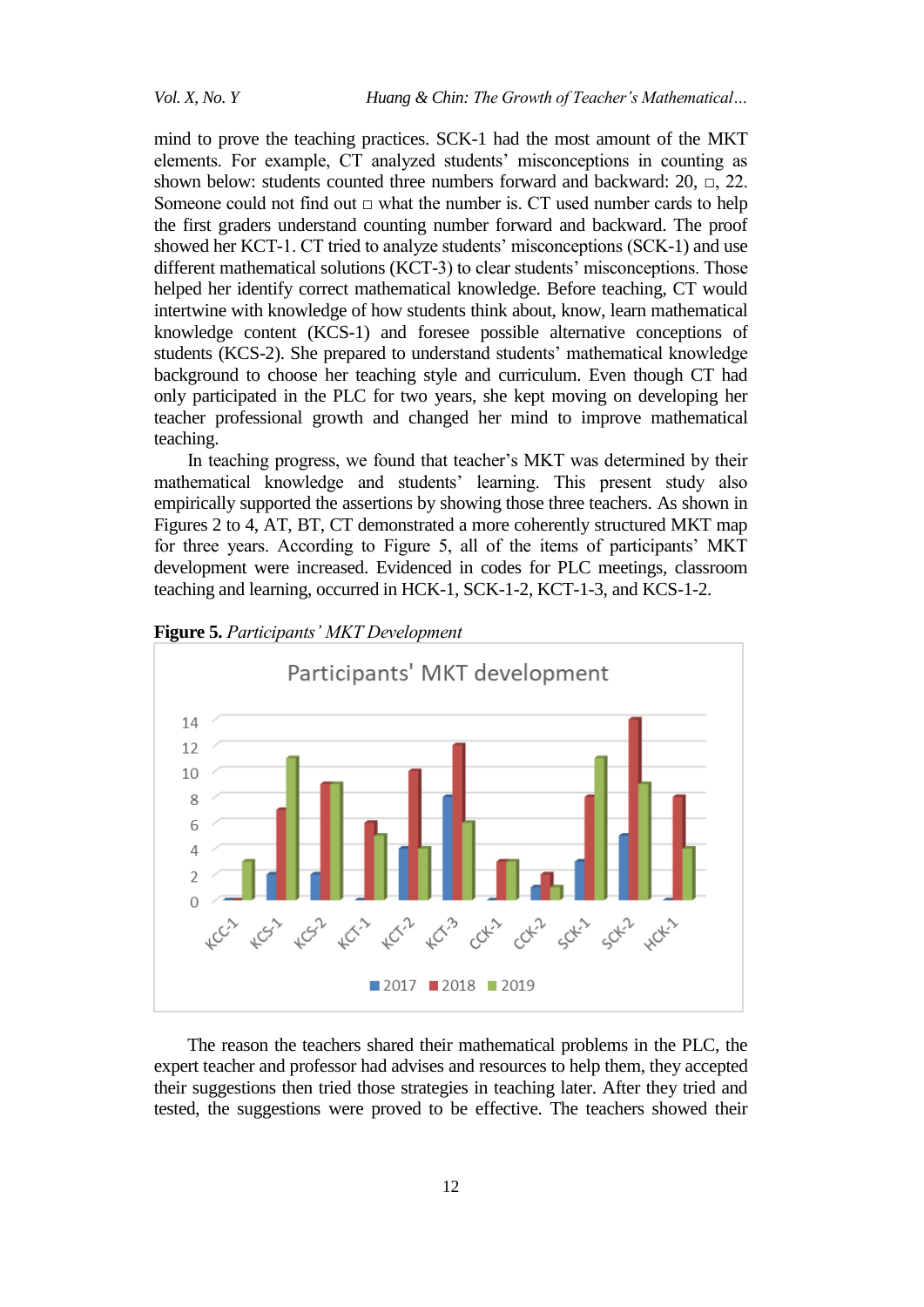reflections and the students made progress. The professor and expert teacher encouraged the participants to keep on trying different mathematical knowledge and teaching skills. Figure 5 shows the participants' MKT development for three years. At the beginning of the PLC, the discourse was mainly related to SCK-1, SCK-2, KCT-2, KCT-3 and CCK-1. It reveals that the participants ought to be energized in SCK, KCT, CCK and the PLC activities should be specially arranged in these aspects. After the continuous professional dialogue and teaching practices, the teacher's KCC-1, KCS-1-2, KCT-1-3, SCK-1-2, HCK-1 are improved most significantly, which also promotes the change of the teachers' teaching skills and student learning achievements. It was contributed to the teacher professional development.

As shown in Figure 6, there were five tasks in the PLC. The tasks included teaching problem; expert lecture; lesson preparation; the lesson study and assessment. Because MKT's framework contains the teachers' teaching idea and mathematical knowledge, so assessment is considered in this study. At the beginning of the PLC, the professor and expert teacher provided expert lectures to enrich the teachers' mathematical knowledge and backgrounds. The teachers' mathematical foundations would be set up, because they did not major in science or mathematics. Then the teachers revealed their mathematical problems in the classroom, professor and expert teacher diagnosed the mathematical errors, corrected mathematical knowledge and presented teaching skills to help the participants to understand how to teach. The participants tried the new methods and corrected their mathematical knowledge in practice. Their students were making more progress and liked mathematics more. The researchers have used MKT framework to assess the teachers' mathematical knowledge during classroom teaching and development in teacher preparation programs (Stylianindes and Ball 2008, Steele and Rogers 2012, Stylianindes and Stylianides 2009). The former study was empirically grounded in PLC and investigated the MKT of proof (Lesseig 2016).



**Figure 6.** *PLC's Task*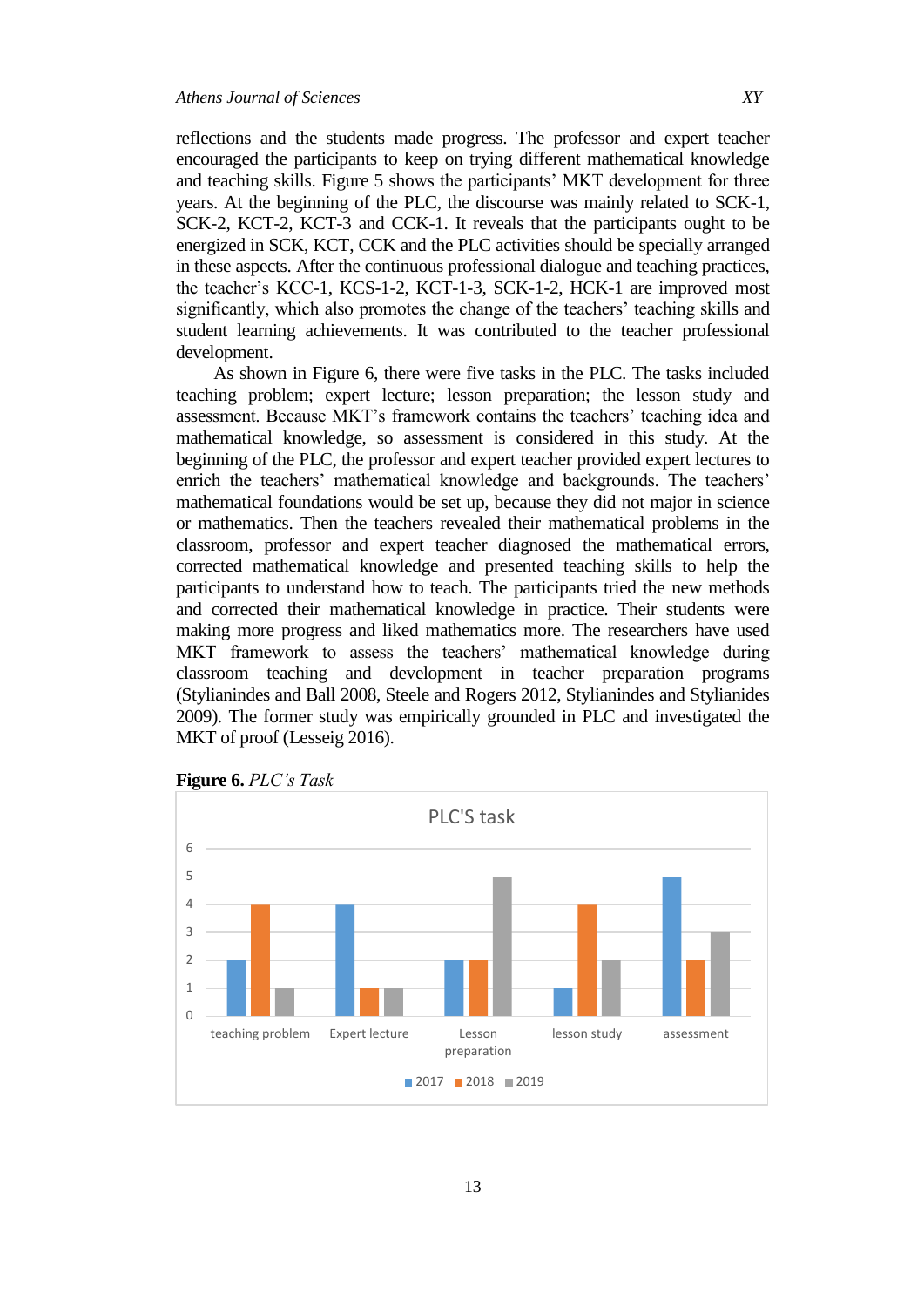In order to verify the teachers' MKT development, we tried to understand the teacher's ideas and teaching skills through the lesson preparation and the lesson study. At the beginning of the semester, all participants shared their lesson preparations, curriculum, and mathematical skills. These tasks could help teachers sort out their mathematical knowledge, teaching progress and evaluate students' learning tools. Lesson study is a common method in promoting teacher professional development. Through lesson study, it will prove the effectiveness of teachers' lesson design, teaching and students' learning. More empirical studies in the PLC are needed to understand mathematical teaching orientations concerning MKT components and the whole construct of MKT in the context of teaching practice. Our PLC tasks provided efficient strategies to promote teachers' professional development.

#### **Discussion**

This study adopts a qualitative research method to investigate the change of participants' MKT of a primary school teacher PLC. The results show that PLC may help teachers improve their MKT. Shulman introduced that pedagogical content knowledge inflect pupil's learning. PCK assume teachers' ability to design effective instruction and skills to contribute to students' learning (Hill et al. 2008). Utilizing the in-depth discourse within the PLC meetings, collaborative lesson preparation, peer lesson observation, and analyzing exam items, the participants could transfer, the sharing resources to their own teaching practices, and manage to learn actively. In Taiwan, many teachers are not majoring in science and mathematics. They used to use e-book by the curriculum vendor to teach mathematics. Teachers have weak abilities in lesson design and mathematical knowledge.

In order to promote teachers' efficient actions in mathematical teaching, we adopted the tasks including teaching problem, expert lecture, lesson preparation, lesson study and assessment. At the beginning of the PLC, the discourse was mainly related to the KCC and KCT. It reveals that the participants ought to be energized in KCC and KCT, and the PLC activities should be specially arranged in these two aspects. After the continuous professional dialogue and teaching practices, the teacher's KCC, KCS, and SCK are improved most significantly, which also promote the student learning achievements. This suggestion has been supported by other empirical studies (e.g., Hill et al. 2008). The most useful forms of representation of those ideas, the most powerful analogies, illustrations, examples, explanations, and demonstrations (Shulman 1986, p. 7). As shown in BT's MKT map, she held a strong didactic direction to support Shulman's study. In this issue, the MKT map approach was developed that could explore various research questions about MKT. The MKT map can be used as a reflection tool to identify which components they need to improve for teaching more effectively. Through the PLC, teachers have more partners to share their teaching idea and solve their mathematical teaching problems practice. We have more data to realize teachers' MKT map that can explore more directly concerning mathematical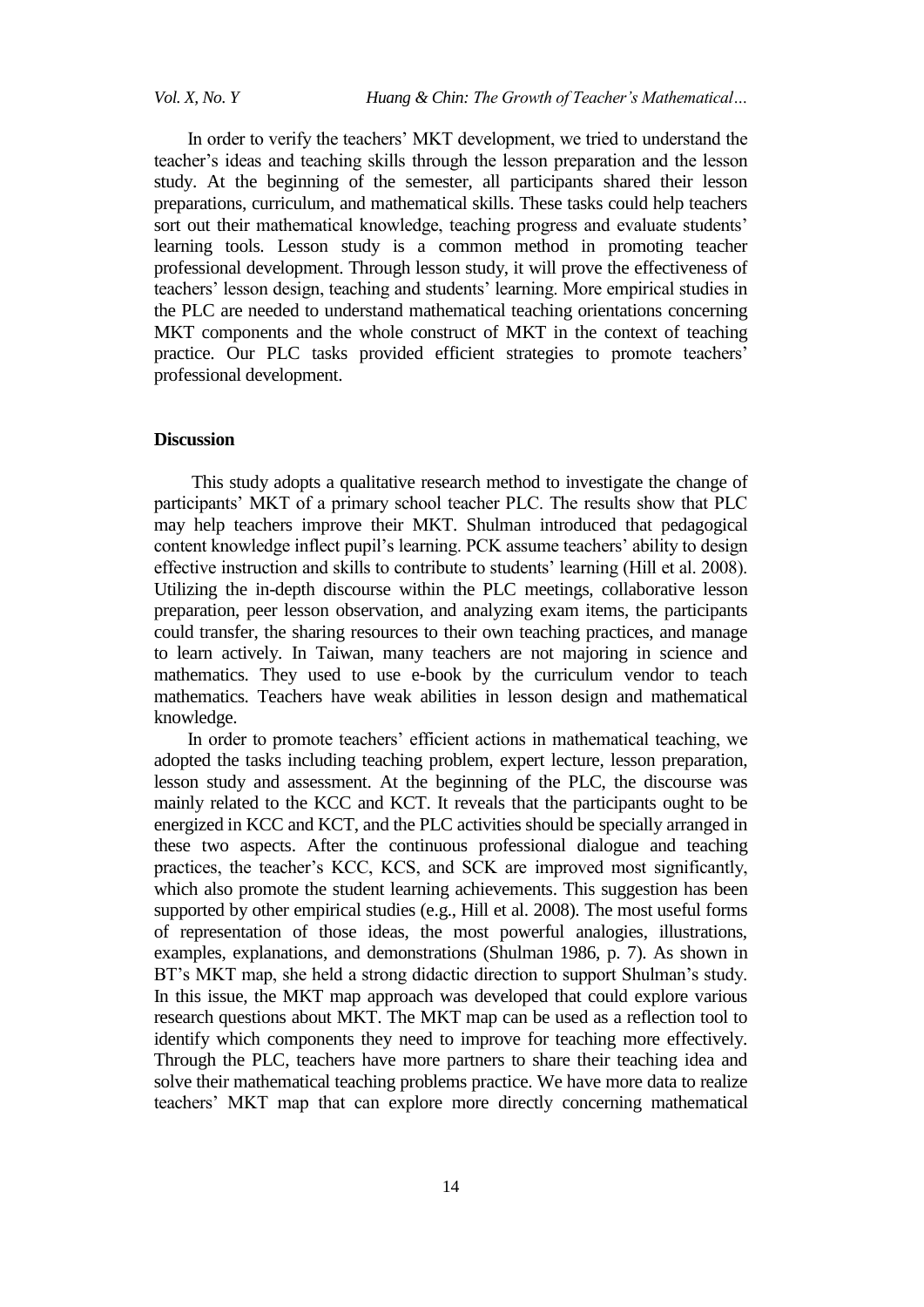knowledge domains. The result can suggest the orientations to the participants' professional development.

## **Conclusions**

An effective teacher has a sense of the potential that their students possess and encourages their students to excel by providing the motivation to push the student to make sustained efforts when needed (Stronge 2018). In order to improve mathematics teaching from the result of our analysis of the MKT map, we have several conclusions. First, PLC is helpful for teachers to promote their teaching. Through the PLC, teachers were diagnosed by other participants; they focused on teaching skills and correctly mathematical knowledge to help them solve problems in practice. Second, SCK-2 was a max item that reveals the participants would like to accurately represent mathematical ideas and provide mathematical explanations for common rules. Teachers would like to change their minds on mathematics teaching and discuss how to achieve effective teaching, even not in the PLC period that shows collaboration happening to participants. Third, we discuss three teachers participating in the PLC for three years. If there are more participants in the PLC, they share the same vision to improve mathematical teaching that can elevate other primary school teachers. If the research methods can explore more PLC, it must be help for more teachers in teaching mathematics. Forth, the PLC operation will be work that suggests participants including professors or professional except teachers. The professor can provide more resources, mathematical knowledge and theories to help other participants' development. In summary, our study suggests MKT map prove theoretically productive and empirical studies to help more mathematics teachers. The result informs our understanding of the MKT map in practice and influence teacher professional development in the PLC.

#### **References**

- Ball DL (1988) *Knowledge and reasoning in mathematical pedagogy: examining what prospective teachers bring to teacher education*. Unpublished Doctoral Dissertation. East LansingL Michigan State University.
- Ball DL, Bass H (2003) Making mathematics reasonable in school. A research companion to principles and standards for school mathematics, 27–44.
- Ball DL, Thames MH, Phelps G (2008) Content knowledge for teaching: what makes it special? *Journal of Teacher Education* 59(5): 389–407.
- Charalambous CY (2008) *Preservice teachers' mathematical knowledge for teaching and their performance in selected teaching practices: exploring a complex relationship*. Doctoral Dissertation. University of Michigan).
- Chua VG (2018) A meta-synthesis of studies on deficiencies and affordances in mathematical knowledge for teaching. *Araneta Research Journal (Indagatio)* 43(1): 15–21.
- Darling-Hammond L, Hyler ME, Gardner M (2017) *Effective teacher professional development*. Learning Policy Institute.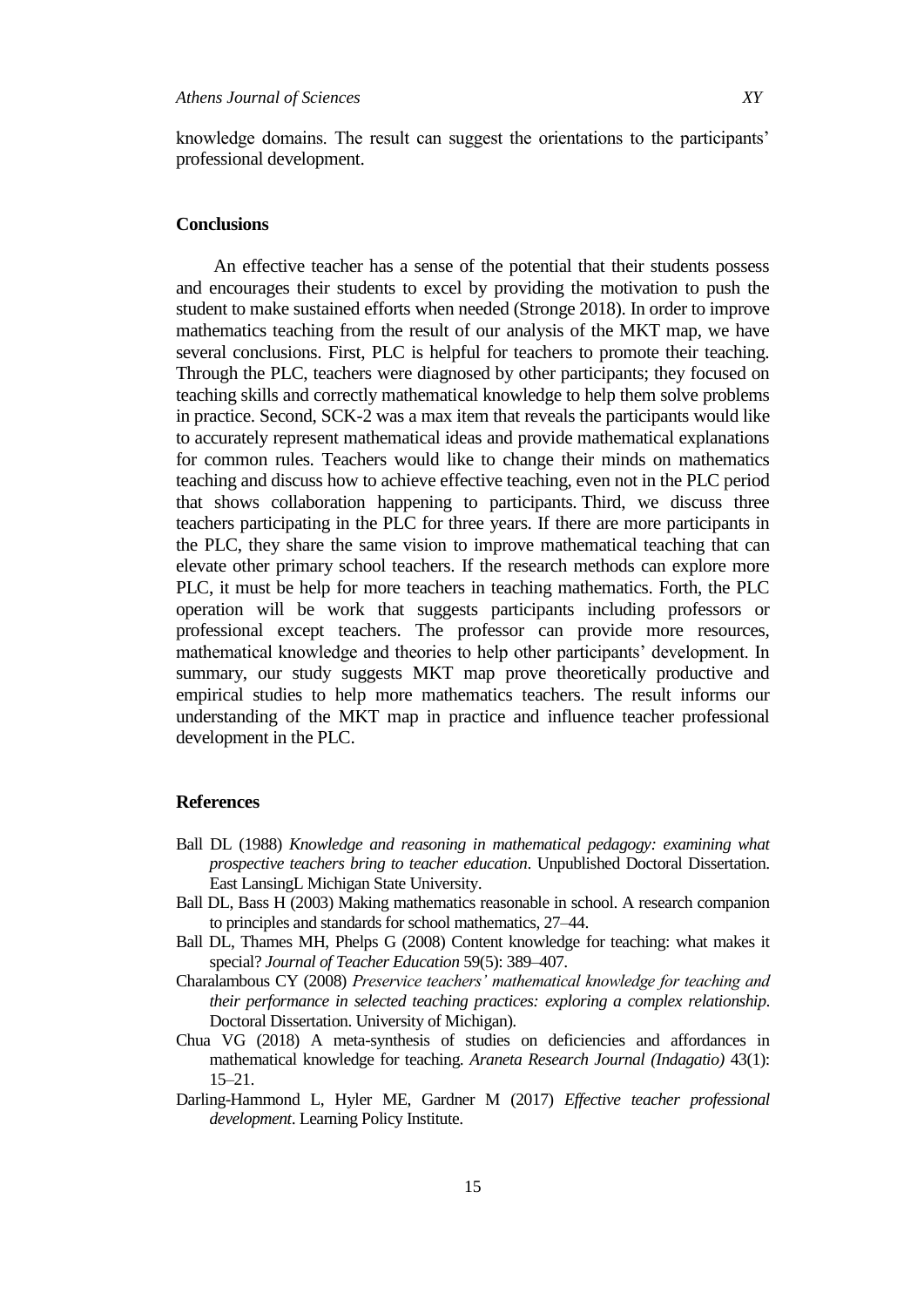- DuFour R (2004) What is a "professional learning community"? *Educational leadership* 61(8): 6–11.
- Gencturk YC (2012) *Teachers' mathematical knowledge for teaching, instructional practices, and student outcomes*. University of Illinois at Urbana-Champaign.
- Hargreaves A (2007) Sustainable professional learning communities. In L Stoll, KS Louis (eds.), *Professional Learning Communities: Divergence, Depth and Dilemmas*, 181– 195. Open University Press.
- Hargreaves A, Fink D (2006) Redistributed leadership for sustainable professional learning communities. *Journal of School Leadership* 16(5): 550–565.
- Hill HC, Rowan B, Ball DL (2005) Effects of teachers' mathematical knowledge for teaching on student achievement. *American Educational Research Journal* 42(2): 371–406.
- Hill CE, Stahl J, Roffman M (2007). Training novice psychotherapists: helping skills and beyond. *Psychotherapy: Theory, Research, Practice, Training* 44(4): 364–370.
- Hill HC, Ball DL, Schilling SG (2008) Unpacking pedagogical content knowledge: Conceptualizing and measuring teachers; topic-specific knowledge of students. *Journal for Research in Mathematics Education* 39(4): 372–400.
- Hord S (1997) *Professional learning communities: communities of continuous inquiry and improvement*. Austin, TX: Southwest Educational Development Laboratory.
- Hord SM (Ed.) (2004) *Learning together, leading together: changing schools through professional learning communities*. Teachers College Press.
- Kruse SD, Louis KS, Bryk A (1995) An emerging framework for analyzing school based professional community. In KS Louis, SD Kruse (eds.), *Professionalism and Community: Perspectives on Reforming Urban Schools*. Thousand Oaks, CA: Corwin Press.
- LeCompte MD, Preissle J, Tesch R (1993) *Ethnography and qualitative design in educational research*. Academic Press.
- Lesseig K (2016) Investigating mathematical knowledge for teaching proof in professional development. *International Journal of Research in Education and Science (IJRES)* 2(2): 253–270.
- Loughran J, Berry A, Mulhall P (2012) *Understanding and developing science teachers' pedagogical content knowledge*, volume 12. Springer Science & Business Media.
- Nettles MT, Scatton LH, Steinberg JH, Tyler LL (2011) Performance and passing rate differences of African American and white prospective teachers on PraxisTM examinations: a joint project of the National Education Association (NEA) and Educational Testing Service (ETS). *ETS Research Report Series* 1(Mar): i–82.
- Pickering MJ, Garrod S (2007) Do people use language production to make predictions during comprehension? *Trends in Cognitive Sciences* 11(3): 105–110.
- Putnam RT, Borko H (2000) What do new views of knowledge and thinking have to say about research on teacher learning? *Educational Researcher* 29(1): 4–15.
- Shulman L (1986) Those who understand: knowledge growth in teaching. *Educational Researcher* 15(2): 4–14.
- Shulman LS (1987) Knowledge and teaching: foundations of the new reform. *Harvard Educational Review* 57(1): 1–22.
- Steele MD, Rogers KC (2012). Relationships between mathematical knowledge for teaching and teaching practice: the case of proof. *Journal of Mathematics Teacher Education* 15(2): 159–180.
- Stein MK, Baxter JA, Leinhardt G (1990) Subject-matter knowledge and elementary instruction: A case from functions and graphing. *American Educational Research Journal* 27(4): 639–663.